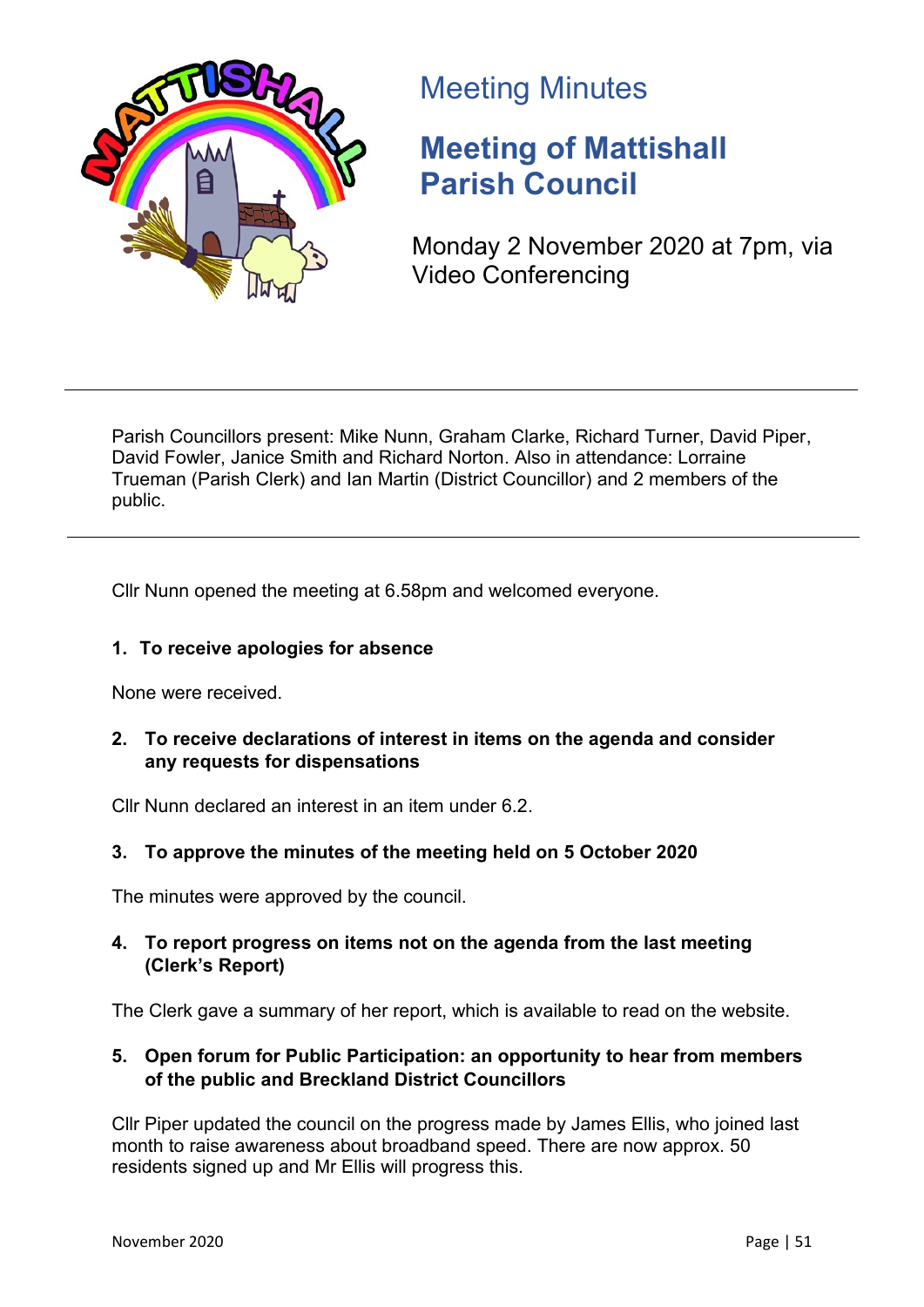# **6. Planning matters**

#### **6.1.To receive results of applications**

Two applications have been approved since the last meeting. 3PL/2020/1008/HOU - Primrose Cottage, 111 Dereham Road 3PL/2020/0477/HOU - 34-36 The Old Stables Dereham Road

#### **6.2. To receive comments from the Neighbourhood Plan delivery and monitoring group on applications received since the last meeting with deadline dates before the current meeting**

Due to the declaration of interest Cllr Nunn raised, the chair of the meeting was passed to Cllr Turner.

3PL/2020/0358/O – Glenthorne, 149 Dereham Road

Mattishall Parish Council has no objection to this application to erect 3 timber holiday cabins within the gardens of 149 Dereham Road. **Comments** 

Cllr Smith accepted the comments from the Neighbourhood Plan delivery and monitoring group but stated she objected to the application.

3PL/2020/1106/HOU - Roman House, Norwich Road NR20 3QE

Mattishall Parish Council have no objection to this application to reinstate the detached fire damaged garage building. The property is within the village conservation area. The reduced building height and the addition of a store are noted.

SMG Architects drawings are submitted without dimensions. Form and scale are important considerations. It is not possible to scale drawings once uploaded to the planning portal.

Comments

3PL/2020/0226/D – land South of Dereham Road

The parish council objects to this application.

In addition to comments previously submitted on this application and its predecessors we wish to add the following:-

The comments dated 27 October, from the LLFA are inappropriate for this application and appear to be a re-issue of their 7 April response. They make reference for further consultation to be made at the detailed stage of the application, this is the detailed application.

A full application for this site has been made by another party and the LLFA raised concerns regarding the risk of surface water flooding on some plots. These same concerns must also apply to this application.

Norfolk Highways concerns in their document dated 26 March 2020 have not been fully addressed in this amendment.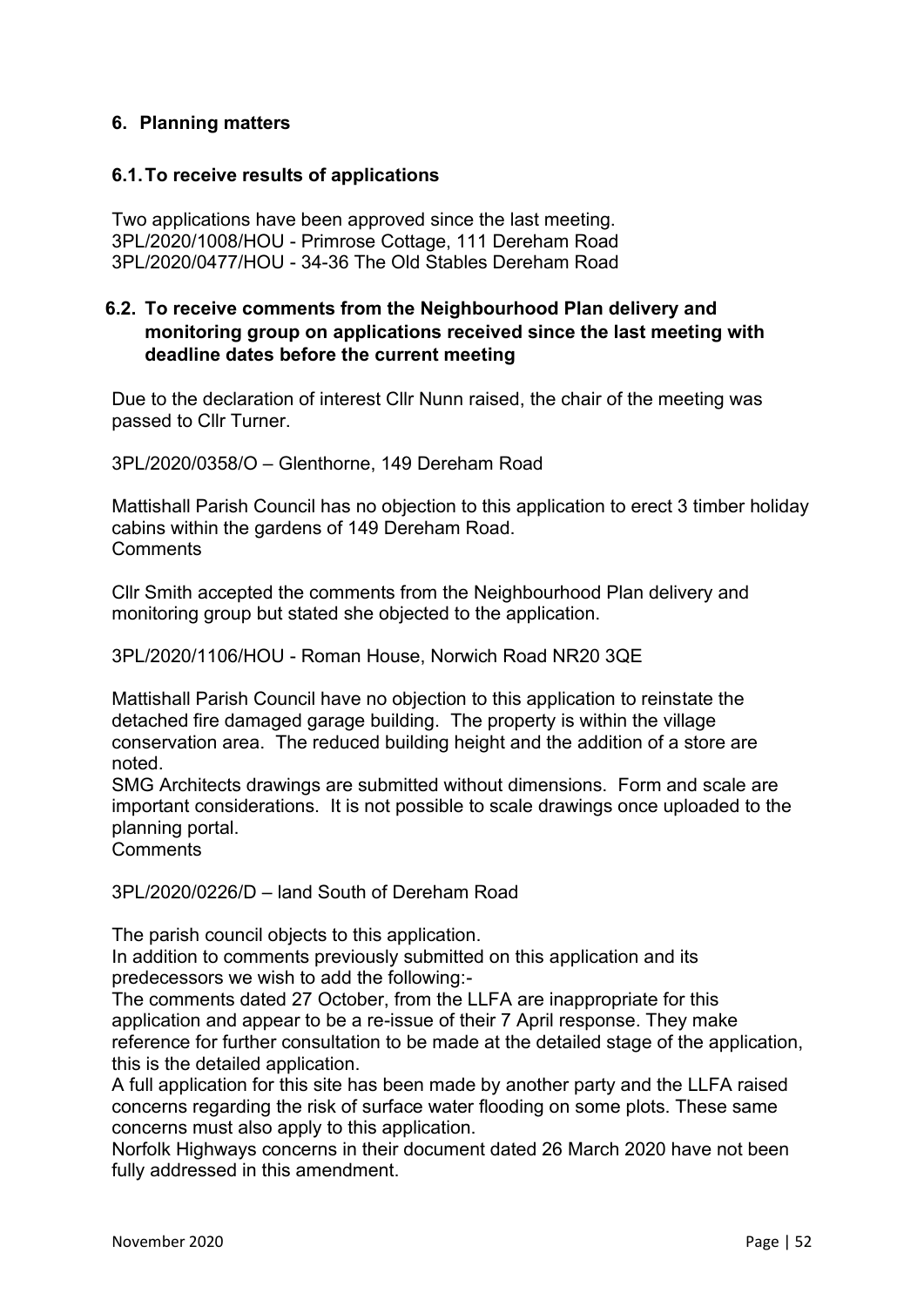There seems to be very little of benefit to the local community with the offer of only the bare minimum of public space. **Objector** 

The council would like this application to be considered by Breckland District Council at the same time as the other application on this site (3PL/2020/0462/F) and asked the clerk to contact Cllr Martin.

Cllr Turner handed the chair back to Cllr Nunn.

# **6.3.To receive report and consider recommendations from the Neighbourhood Plan delivery and monitoring group on new planning applications**

There were no applications to consider.

# **6.4.To receive report and recommendations from the Neighbourhood Plan delivery and monitoring group on costings and next steps for S106 agreement at Walnut Tree Fields**

Estimated costings for the maintenance of the public open space, over a 10-year period, had been shared with all councillors and Abel Homes ahead of the meeting. Some concerns were expressed that the commuted sum offered by Abel Homes would leave the Parish Council with a significant shortfall. Mr Legrice, from Abel Homes, advised that he would be prepared to have a conversation about an increase in the commuted sum.

The councillors discussed the 10-year period, set by Breckland District Council, and knew of other districts which where considering periods of up to 25 years when calculating commuted sums.

Concerns were raised that the whole of the village would need to subsidise the upkeep of the public open space and that this cost would be disproportionate to the benefit the whole village would gain.

The ownership of the watercourse was discussed and the difficulty in maintaining this across the multiple ownership.

It was felt that taking this on would leave an unenviable legacy behind once the commuted sum runs out.

Mr Legrice said that this now left Abel Home's in a difficult position and that he would seek clarity from Breckland District Council on the next steps. He expressed his disappoint that the councillors had the views discussed.

Cllr Nunn stated that the council's position had been clear since February when they had initially decided not to take on the public open space. He summarised the councillors views by saying the money was not the only issue, there were concerns that had not been resolved about the multiple ownership of the watercourse, the public liability around the watercourse and the land was too small to be of use to the rest of the village.

The councillors discussed the changes in the public open space from when they first looked at the option to today. They believe that information on the watercourse was not given and understood they were being asked to adopt just open space. Mr Legrice disagreed with this and confirmed he would contact Breckland District Council to agree a way forward.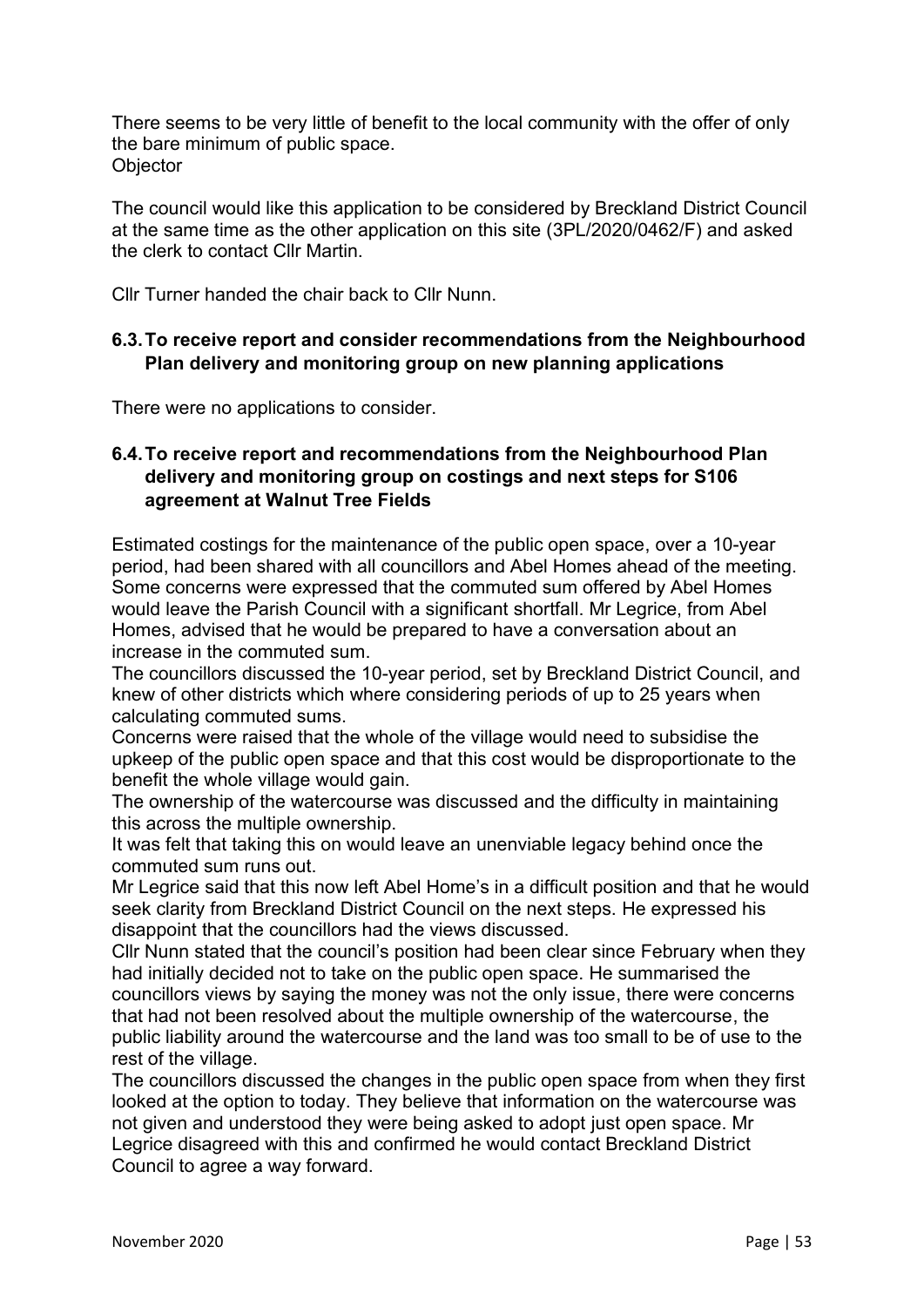#### 7.55pm Mr Legrice left the meeting.

The councillors voted on this and unanimously resolved to stand by their previous decision and not take on the public open space.

It was agreed that the clerk should write to Breckland District Council and the residents of Walnut Tree Fields to advise them of the decision and confirm the decision to Mr Legrice.

8.09pm Cllr Martin joins the meeting.

# **6.5.To receive report and recommendations from the Neighbourhood Plan delivery and monitoring group on meeting held to discuss S106 at Hopkins Homes site/land South of Dereham**

The Neighbourhood Plan delivery and monitoring group explained that the meeting had been useful to start a dialogue with Hopkins Homes and that the Breckland planning officer had been helpful during the meeting.

A response from the NHS, that had been requested by Breckland District Council, had now been received.

8.17pm member of public left the meeting.

The benefits of keeping an open dialogue with Hopkins Homes were discussed.

# **6.6.To receive report from the Neighbourhood Plan delivery and monitoring group on the response to the White Paper – planning for the future**

This was available to the councillors to read.

#### **7. To receive the latest SAM2 and Speed Watch report**

This was available to the councillors to read.

Speed watch had now gone back into lockdown and the SAM sign will be moved to face the opposite direction in 2 weeks' time.

#### **8. To consider grant request from All Saints' and St Peters church**

The council resolved to grant £400 rather than the £500 requested.

#### **9. To receive an update on the moving of the gate at All Saints onto Dereham Road**

Cllr Piper advised that this would be discussed by the Diocese, now that it had been confirmed planning permission was not required.

8.55pm Cllr Martin left the meeting.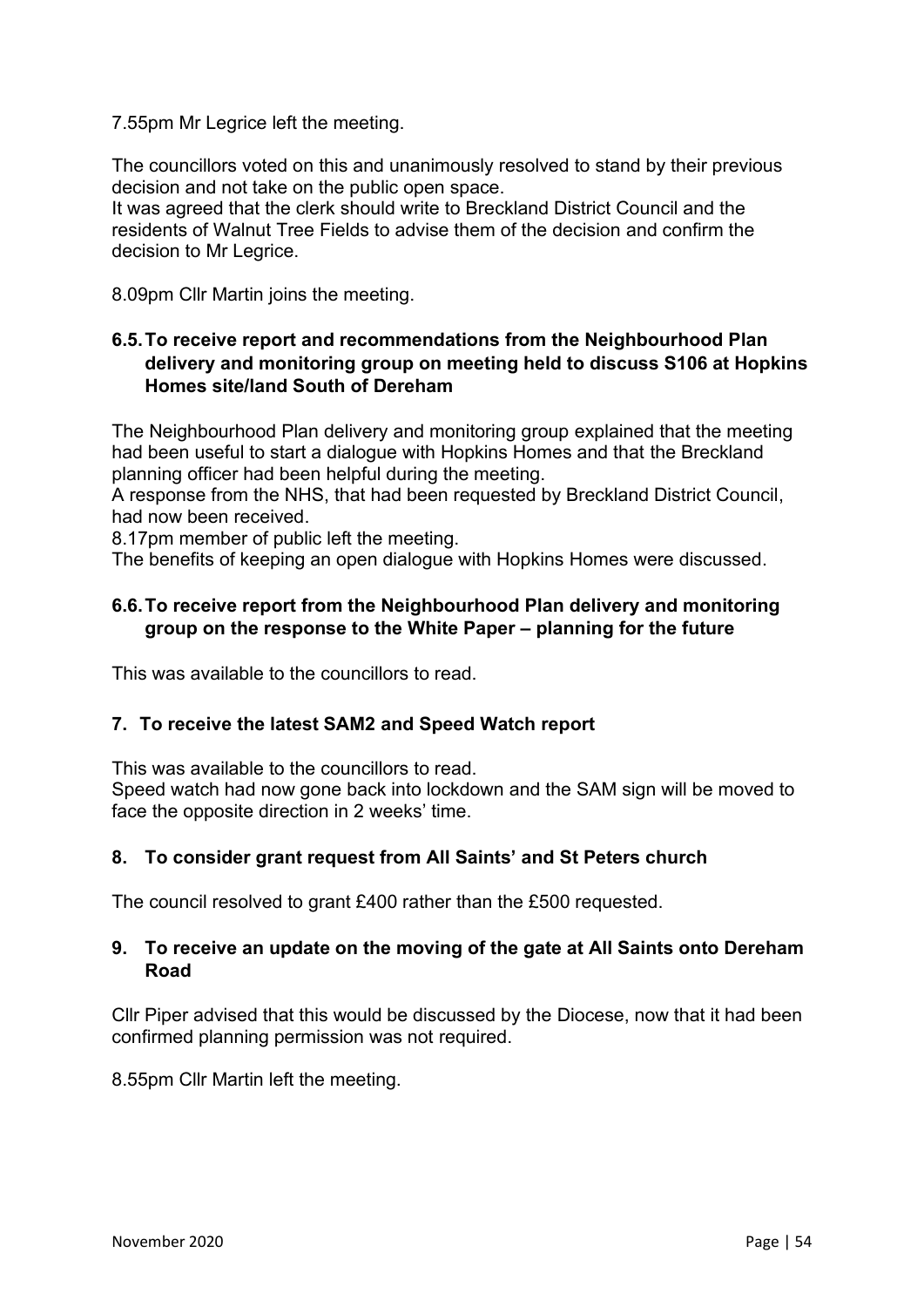# **10. To consider Parish Partnership bid for improvements to the junction of Dereham Road and Church Plain**

All councillors were in favour of the proposed plan for curbing to be installed at the junction. In addition, they would prefer for the footpath to be tarmac and for the road junction to be resurfaced. They agreed for the clerk to contact highways and to proceed with the bid.

# **11. To receive report and consider the status of the youth club**

Cllr Nunn reported on the attendance at the youth club and the feedback received from staff. The councillors discussed the benefits of keeping the club open and the option of running an online version.

All councillors supported the online version and agreed to proceed with this until the Spring, or sooner, when the club could be reopened.

# **12. To consider parking issues on Dereham Road, between Back Lane and Welgate**

Some of the parking issues are due to the businesses in that area being successful and the council do not wish to negatively impact their success.

Double yellow lines would cause the parking to occur elsewhere and would not be enforceable.

A resident had suggested the car park at the Evangelical Church be used, which the council agreed may minimise the issues. The clerk will write to the church to ask if this would be possible.

# **13. To consider feedback from social media on fly posters/advertising posters around the village**

Residents feedback was that while they wanted local businesses to be able to advertise and grow, they did not like the out of date and tatty signs.

The clerk advised that the Parish Council had been given permission, by highways, to remove any signs.

The council resolved that, where possible, the relevant businesses would be contacted and asked to remove signs before the council had them removed.

9.35pm the council agreed to suspend standing orders and continue.

# **14. To discuss and agree if the public should be invited to join the next litter pick**

Due to the latest lockdown, group litter picks are no longer allowed. The council will review this again in the Spring.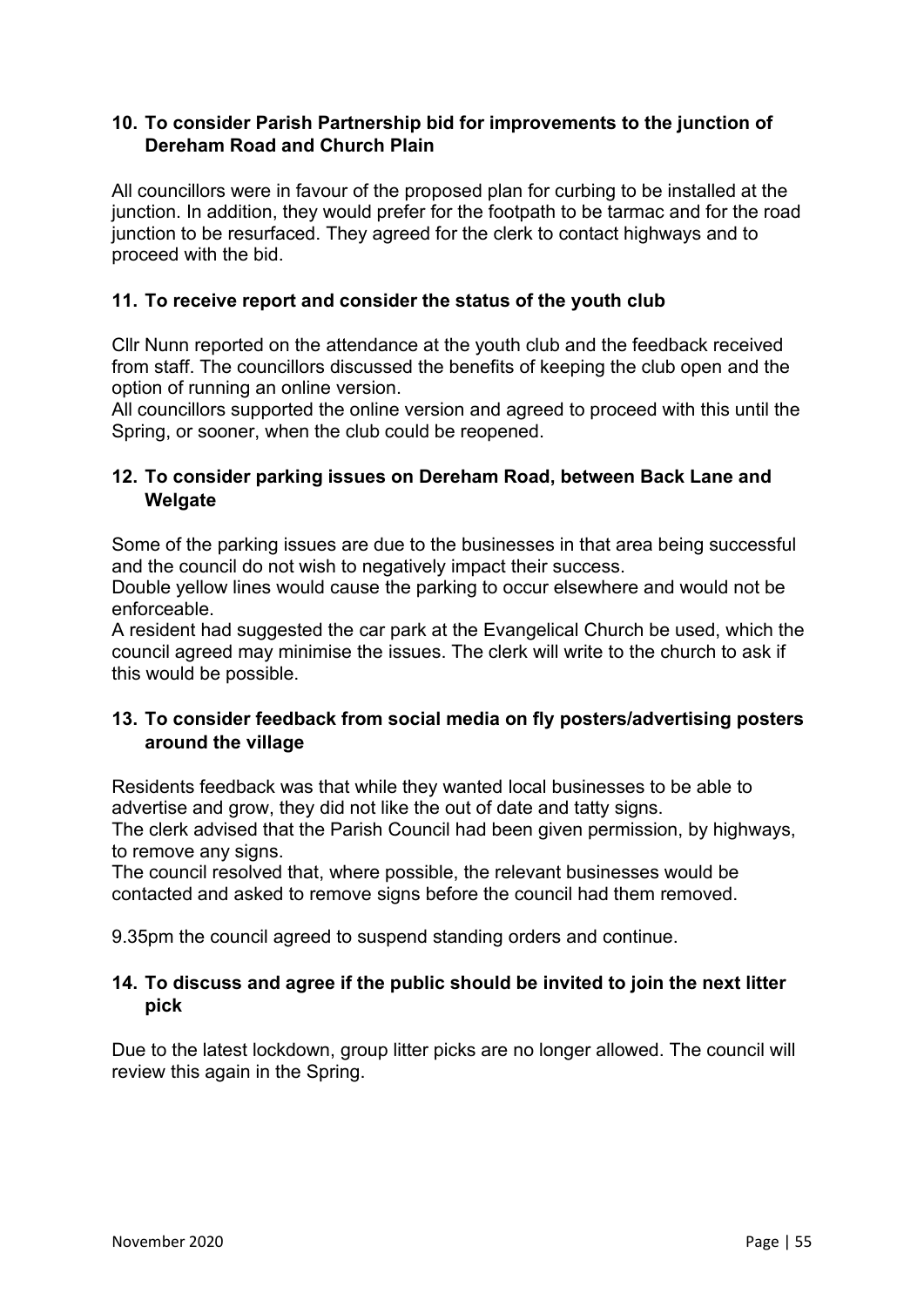# **15. To discuss flowerbeds at either end of the village**

The untidiness of the flowerbeds was raised. These were maintained by the handyman but at present this position is vacant. The clerk and Cllr Piper will discuss with the gardener and report back at the next meeting.

# **16. To receive report on chair and vice chair networking session held by Norfolk Parish Training & Support**

A report was available to all councillors to read ahead of the meeting. Cllr Turner highlighted the importance of all councillors taking responsibility for the running of the council.

#### **17. To discuss the recruitment of 2 new councillors**

The councillors agreed that, in general, residents do not know what the parish council do. It was suggested that social media is used more widely to communicate to the village, along with articles in Miscellanea. The clerk advised that there would be another article about the vacancies in this quarter's magazine, while there was a post on the councils Facebook page, a notice on the website and in the village noticeboards.

#### **18. To discuss and agree members of a new Chairman's long-term projects working group**

Cllr Nunn spoke about the need of the council to be planning 5-10 years ahead. He explained that there are many good groups in the village but working independently of each other.

There is not enough time spent debating long term ideas and the council do not have plans to support the community.

Councillors were asked to consider any ideas and becoming part of this new working group.

#### **19. Events**

#### **19.1 To receive update on Remembrance Sunday**

Due to COVID-19 the service on the green will not take place this year. It is also expected that All Saints' will not be holding a service in the church. Cllrs Piper and Clarke will lay wreaths and decorate the village green railings with flags and poppies.

10.24pm Cllr Norton left the meeting.

#### **19.2 To discuss Xmas activities under Covid restrictions**

The councillors agreed that this year they will not be able to hold an event but will erect a Christmas Tree.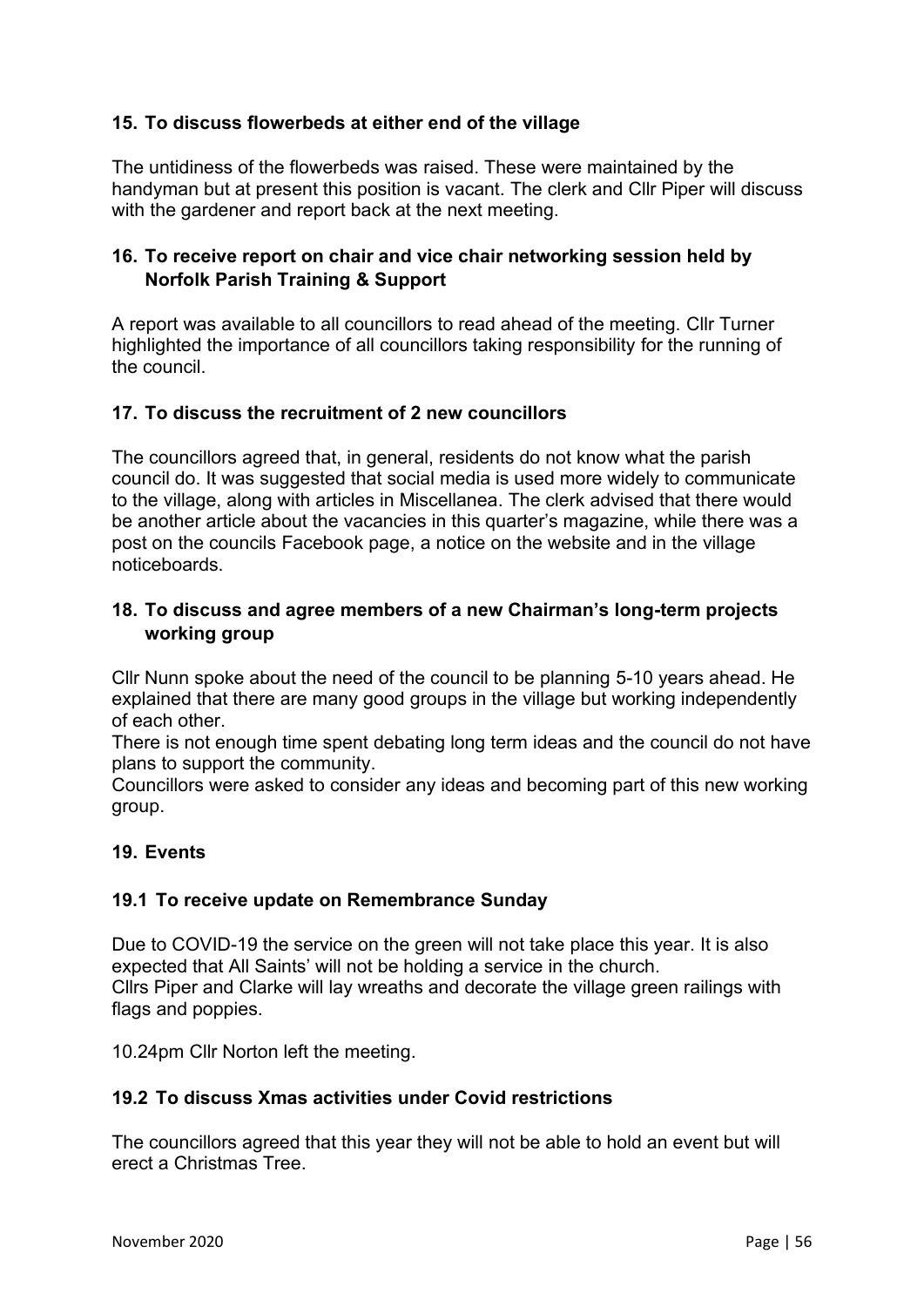It was agreed to look into giving away hampers, similar to last year.

# **20. Finance**

# **20.1 To approve the payment list**

The council approved the payments as listed at the bottom of the minutes.

#### **20.2 To receive an internal audit report**

A report was available to the councillors to read ahead of the meeting. Cllr Turner advised that the council would be approaching the banks guarantee limit with the next precept payment.

#### **20.3 To agree budget working group and discuss items for inclusion in 2021/22**

The council agreed the budget group would be the clerk and Cllrs Turner and Piper. All councillors were asked to make suggestions for items to put in the budget which would benefit the community.

#### **21. Correspondence**

Correspondence was available for councillors to read.

#### **22. To receive items for 7 December agenda**

Christmas hampers.

# **23.To pass a resolution (under the Public Admission to Meetings Act 1960) to exclude members of the public and press for the following confidential item: To consider job specification and cost of handyman**

The council decided they would prefer someone who was self-employed and that they must have public liability insurance and the necessary licences and checks carried out.

The position will be advertised in Miscellanea, the website and Facebook page.

11.05pm meeting closed.